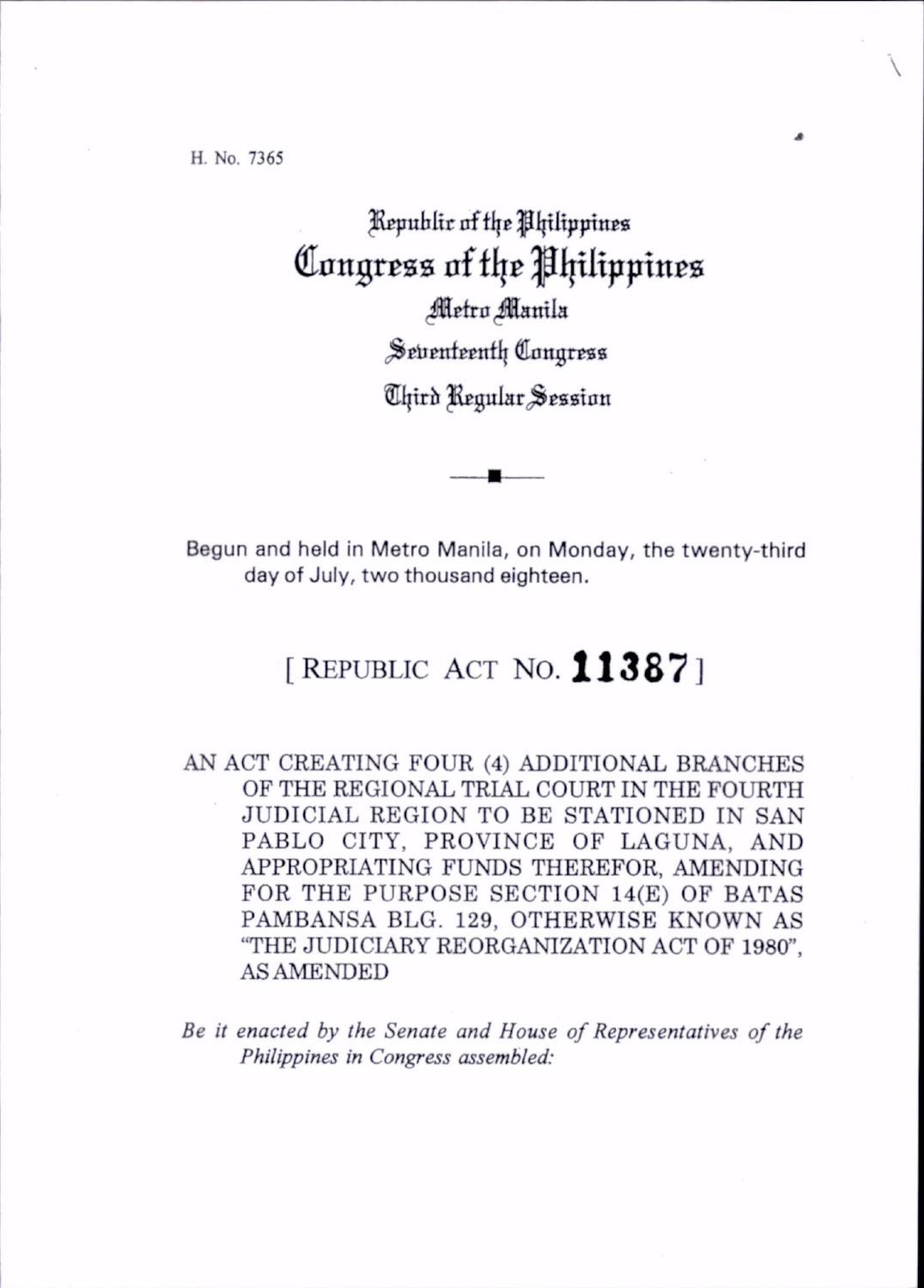SECTION 1. Four (4) additional branches of the Regional Trial Court to he stationed in San Pablo City, Province of Laguna are hereby created in the Fourth Judicial Region.

The Supreme Court shall assign the respective branch num bers for the newly created branches of the Regional Trial Court.

SEC. 2. The Chief Justice of the Supreme Court, in coordination with the Secretary of the Department of Justice. shall immediately include in the Court's program the operationalization of four (4) additional branches of the Regional Trial Court to be stationed in San Pablo City, Province of Laguna. The funds necessary for the operation of the courts herein created shall be appropriated and released only upon the actual organization of the courts and the appointment of its personnel.

SEC. 3. Section  $14(e)$  of Batas Pambansa Blg. 129, otherwise known as "The Judiciary Reorganization Act of 1980", as amended, and aU other laws, rules and regulations which are inconsistent with this Act are hereby amended, repealed or modified accordingly.

Sec. 4. This Act shall take effect fifteen (15) days after its complete publication in the *Official Gazette* or in any newspaper of general circulation.

Approved. VICENTE<sup></sup>

President of

GLORIA MACAPAGAL ARROYO Speaker of the House of Representatives